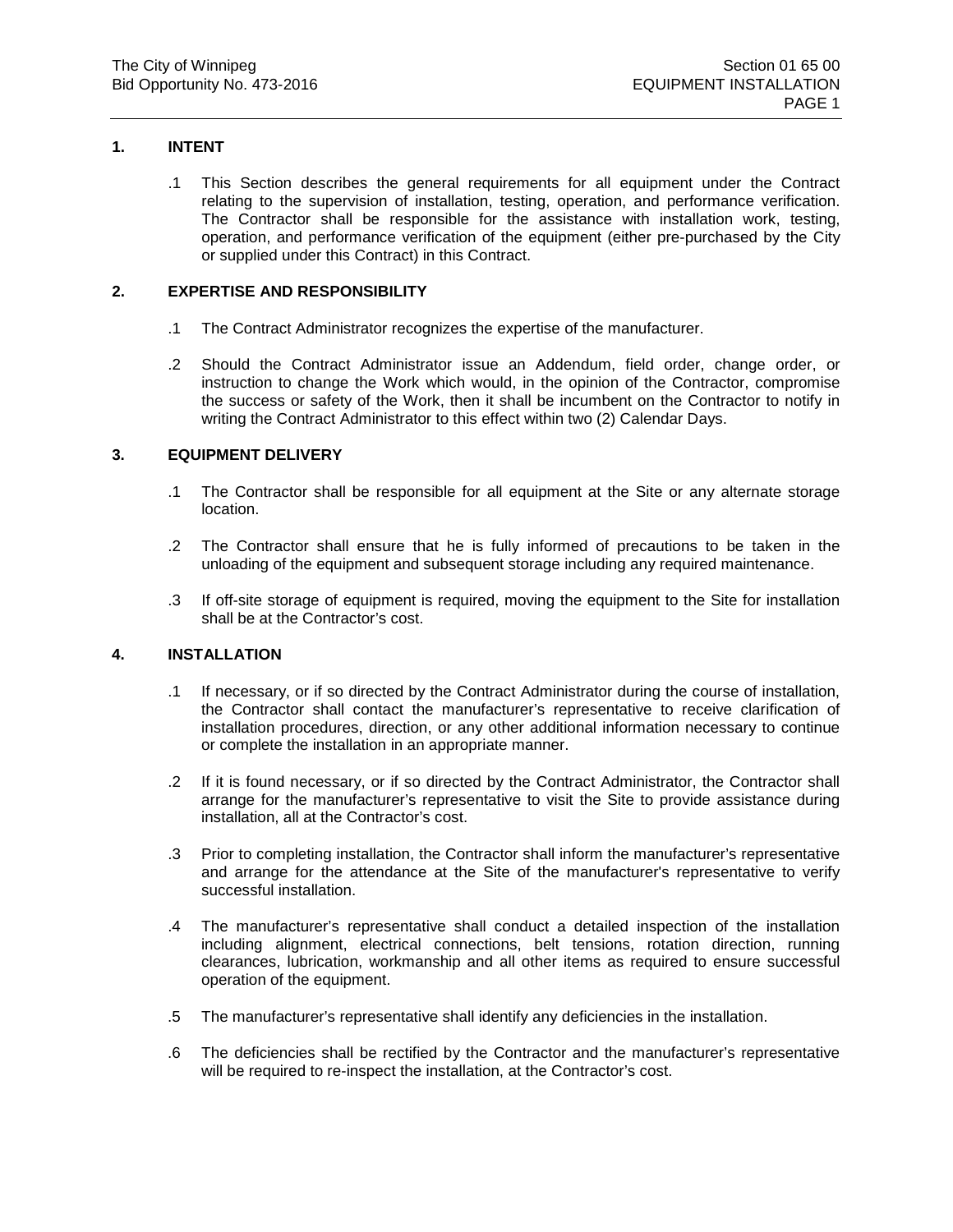- .7 When the manufacturer's representative accepts the installation, he shall certify the installation by completing **Form 102 – Certificate of Satisfactory Installation,** attached to this Specification.
- .8 Deliver the completed Form 102 to the Contract Administrator prior to departure of the manufacturer's representative from the Site.
- .9 Tag the equipment with a 100 mm by 200 mm card stating "EQUIPMENT CHECKED. DO NOT RUN." stencilled in large black letters. Sign and date each card.
- .10 Provide separate copies of Form 102 for each tagged piece of equipment.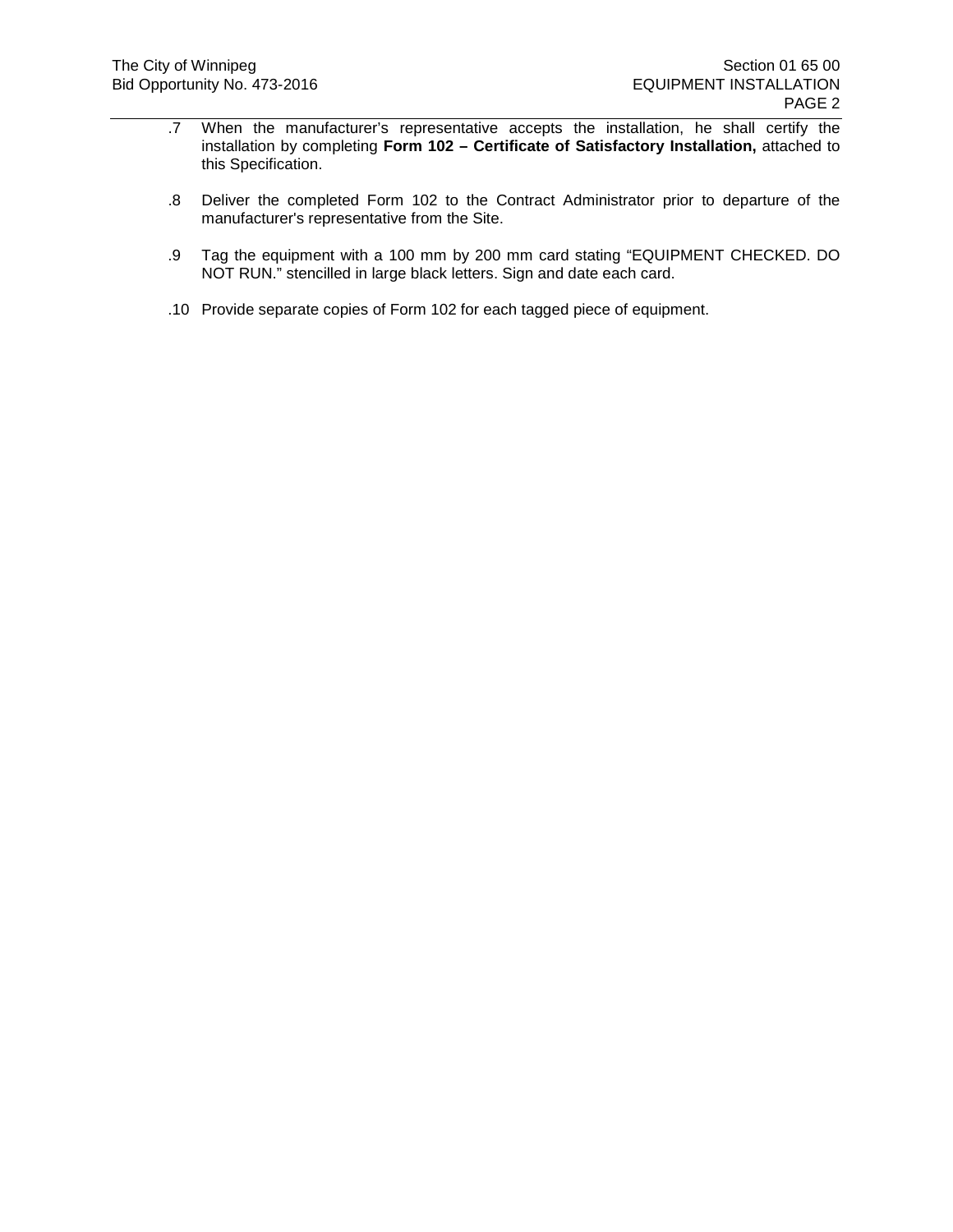# **CERTIFICATE OF EQUIPMENT DELIVERY FORM 100**

We certify that the equipment listed below has been received and delivered into the care of the Prime Contractor. The equipment has been found to be in satisfactory condition. No defects in the equipment were found.

**PROJECT:**

**ITEM OF EQUIPMENT:**

**TAG NO:**

**REFERENCE SPECIFICATION:**

| (Authorized Signing Representative of the Contractor)             | Date |
|-------------------------------------------------------------------|------|
| (Authorized Signing Representative of the Manufacturer)           | Date |
| (Authorized Signing Representative of the Contract Administrator) | Date |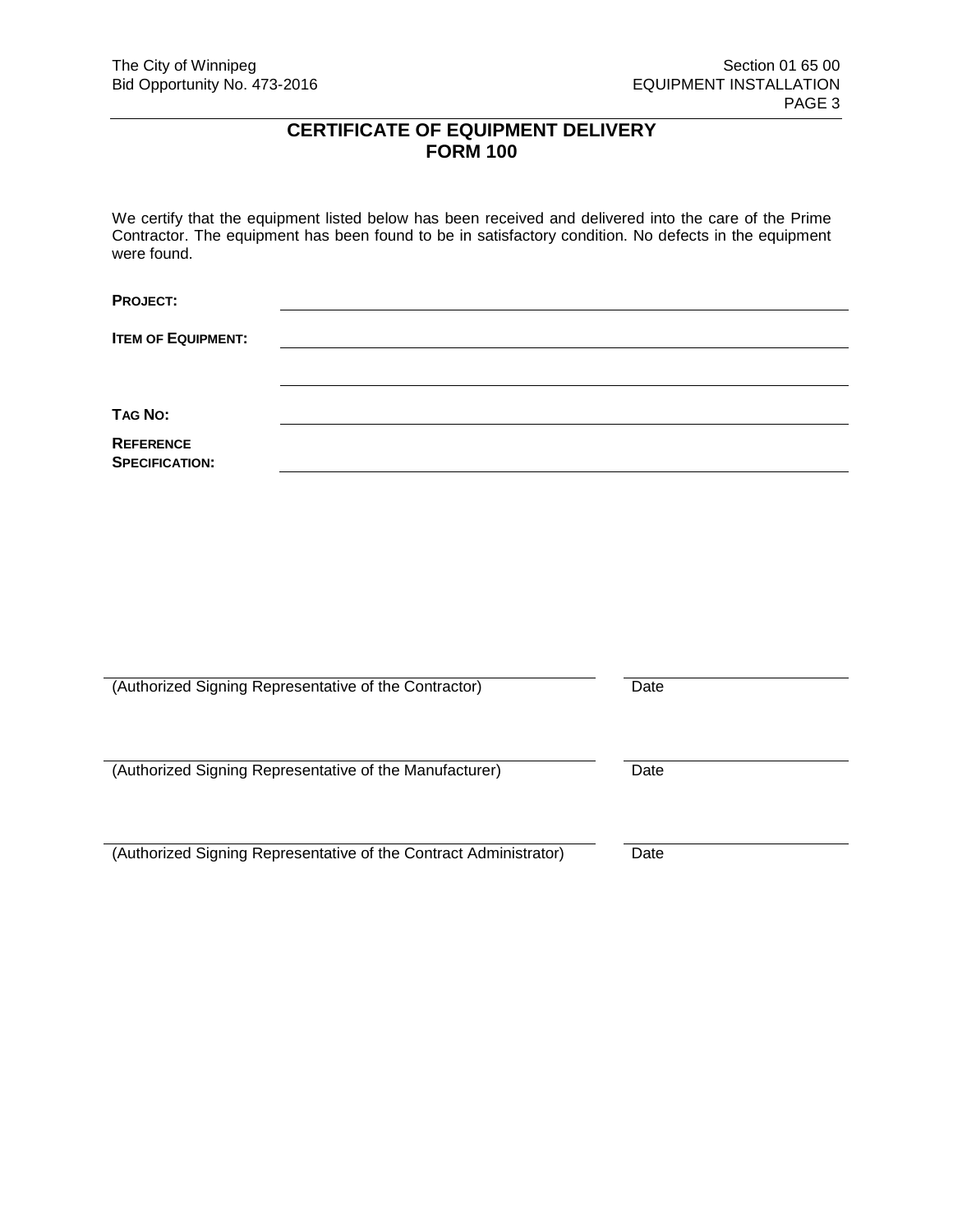# **CERTIFICATE OF READINESS TO INSTALL FORM 101**

I have familiarized the Contractor of the specific installation requirements related to the equipment listed below and am satisfied that he understands the required procedures.

**PROJECT: ITEM OF EQUIPMENT: TAG NO: REFERENCE SPECIFICATION:**

(Authorized Signing Representative of the Manufacturer) Date

I certify that I have received satisfactory installation instructions from the equipment Manufacturer/ Supplier.

(Authorized Signing Representative of the Contractor) Date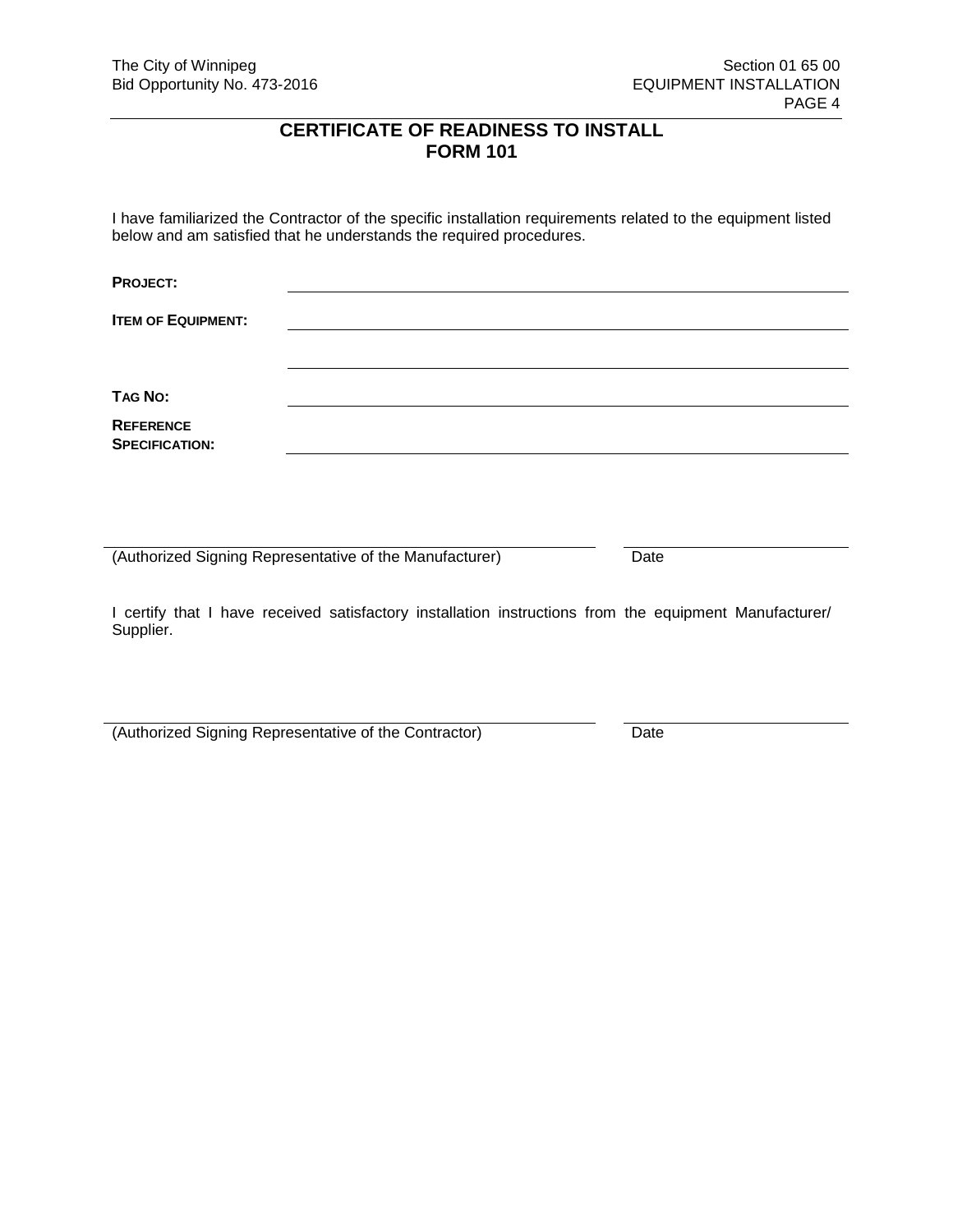# **CERTIFICATE OF SATISFACTORY INSTALLATION FORM 102**

I have completed my check and inspection of the installation listed below and confirm that it is satisfactory and that defects have been remedied to my satisfaction except any as noted below:

| <b>PROJECT:</b>                           |  |
|-------------------------------------------|--|
| <b>ITEM OF EQUIPMENT:</b>                 |  |
|                                           |  |
| TAG No:                                   |  |
| <b>REFERENCE</b><br><b>SPECIFICATION:</b> |  |
| <b>OUTSTANDING DEFECTS:</b>               |  |

| (Authorized Signing Representative of the Manufacturer)           | Date |
|-------------------------------------------------------------------|------|
| (Authorized Signing Representative of the Contractor)             | Date |
| (Authorized Signing Representative of the Contract Administrator) | Date |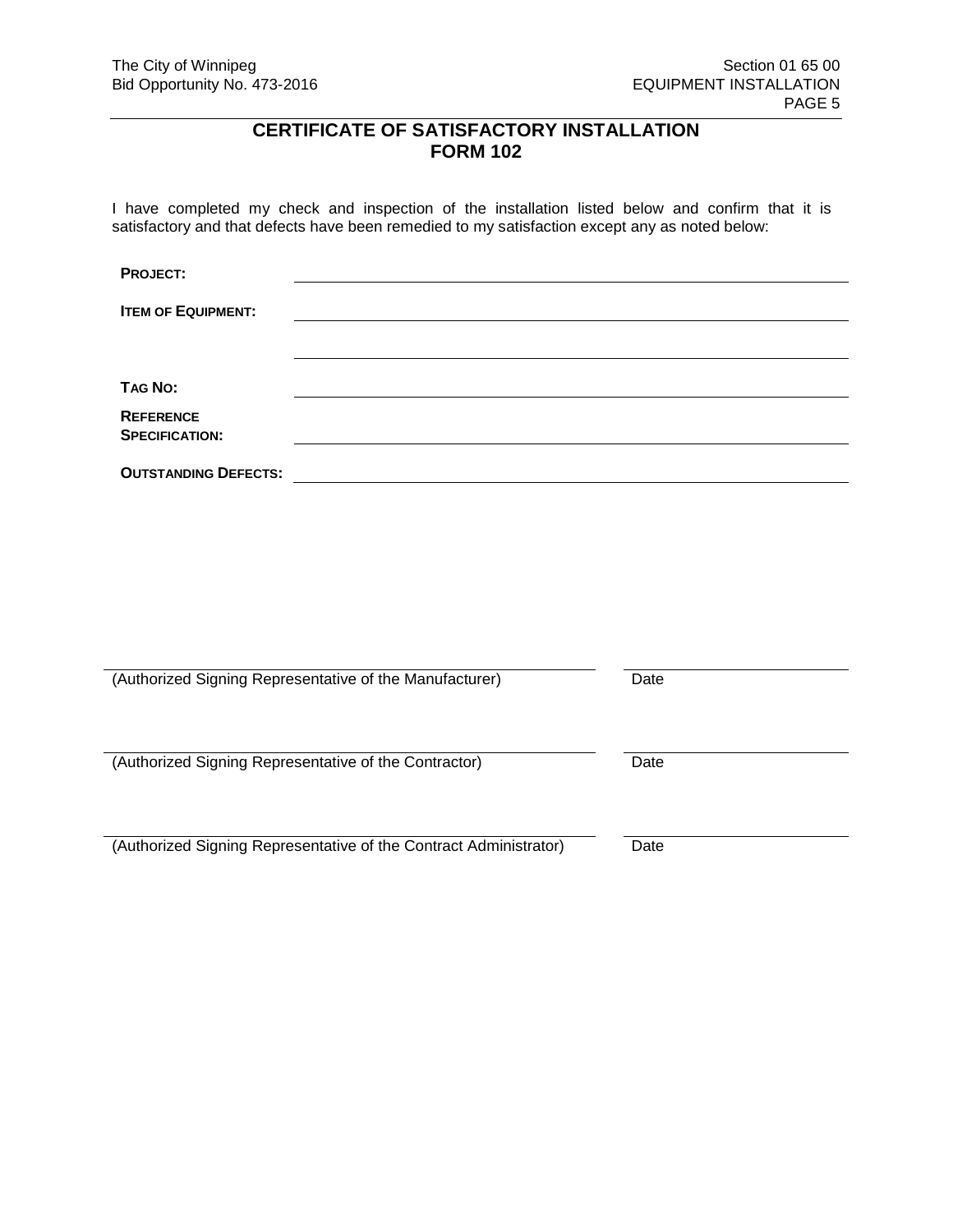# **CERTIFICATE OF EQUIPMENT SATISFACTORY PERFORMANCE FORM 103**

We certify that the equipment listed below operates satisfactorily and meets its specified operating criteria. No defects in the equipment were found. The equipment is therefore classed as "conforming".

**PROJECT: ITEM OF EQUIPMENT: TAG NO: REFERENCE SPECIFICATION:** (Authorized Signing Representative of the Manufacturer) Date (Authorized Signing Representative of the Contractor) Date (Authorized Signing Representative of the Contract Administrator) Date 1. Acknowledgement of Receipt of O&M Manuals. (Authorized Signing Representative of the City) Date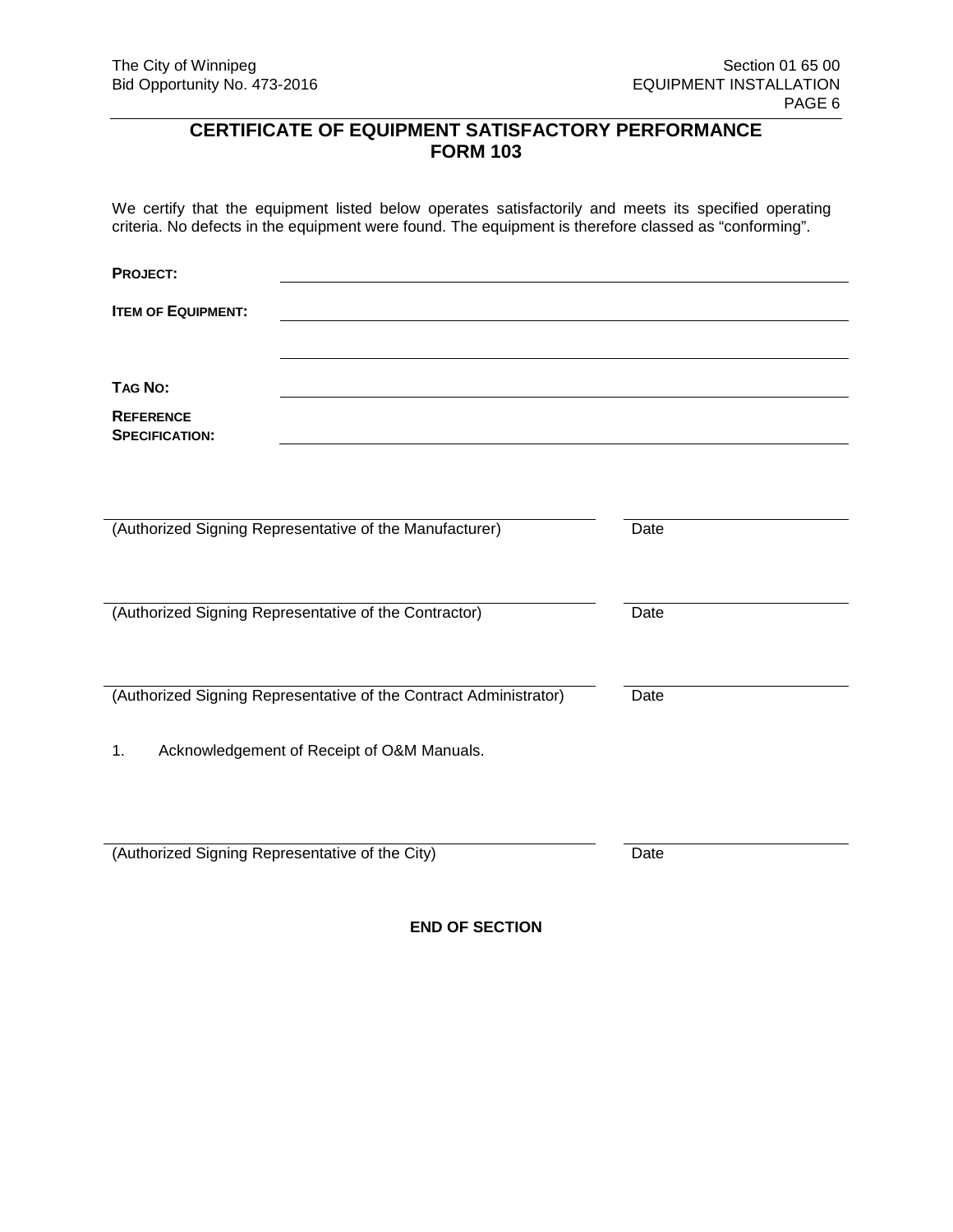## **1. GENERAL**

### **1.1 Inspection**

- .1 Contractor's Inspection: Contractor to conduct inspection of the Work, identify deficiencies and defects, and repair as required to conform to Contract Documents.
	- .1 Notify the Contract Administrator in writing of satisfactory completion of the Contractor's Inspection and that corrections have been made.
	- .2 Request the Contract Administrator's Inspection.
	- .3 Correct any incomplete work and request the Contract Administrator for re-inspection.
- .2 Contract Administrator's Inspection:
	- .1 Contract Administrator and Contractor are to inspect work and identify defects and deficiencies.
	- .2 Contractor to correct work as directed.
	- .3 Contract Administrator will re-inspect corrected incomplete work when requested by the Contractor.
- .3 Completion: submit written certificate that the following have been performed:
	- .1 Work has been completed and inspected for compliance with the Contract Documents.
	- .2 Defects have been corrected and deficiencies have been completed.
	- .3 Equipment and systems have been tested, adjusted and balanced and are fully operational.
	- .4 Operation of systems have been demonstrated to the City's personnel.
	- .5 Commissioning of Work has been completed in accordance with the Contract Documents and all forms executed and provided to the Contract Administrator.
	- .6 Work is complete and ready for final inspection.
- .4 Final Inspection: when items noted above are completed, request final inspection of Work by Contract Administrator and Contractor. If Work is deemed incomplete by the Contract Administrator, complete outstanding items and request re-inspection.

#### **1.2 Cleaning**

- .1 Maintain the working area in a clean and orderly manner as the Work progresses, and upon completion of construction, remove all waste materials, and all temporary facilities from the Site.
- .2 Remove surplus or salvaged materials belonging to the Contractor from the Site.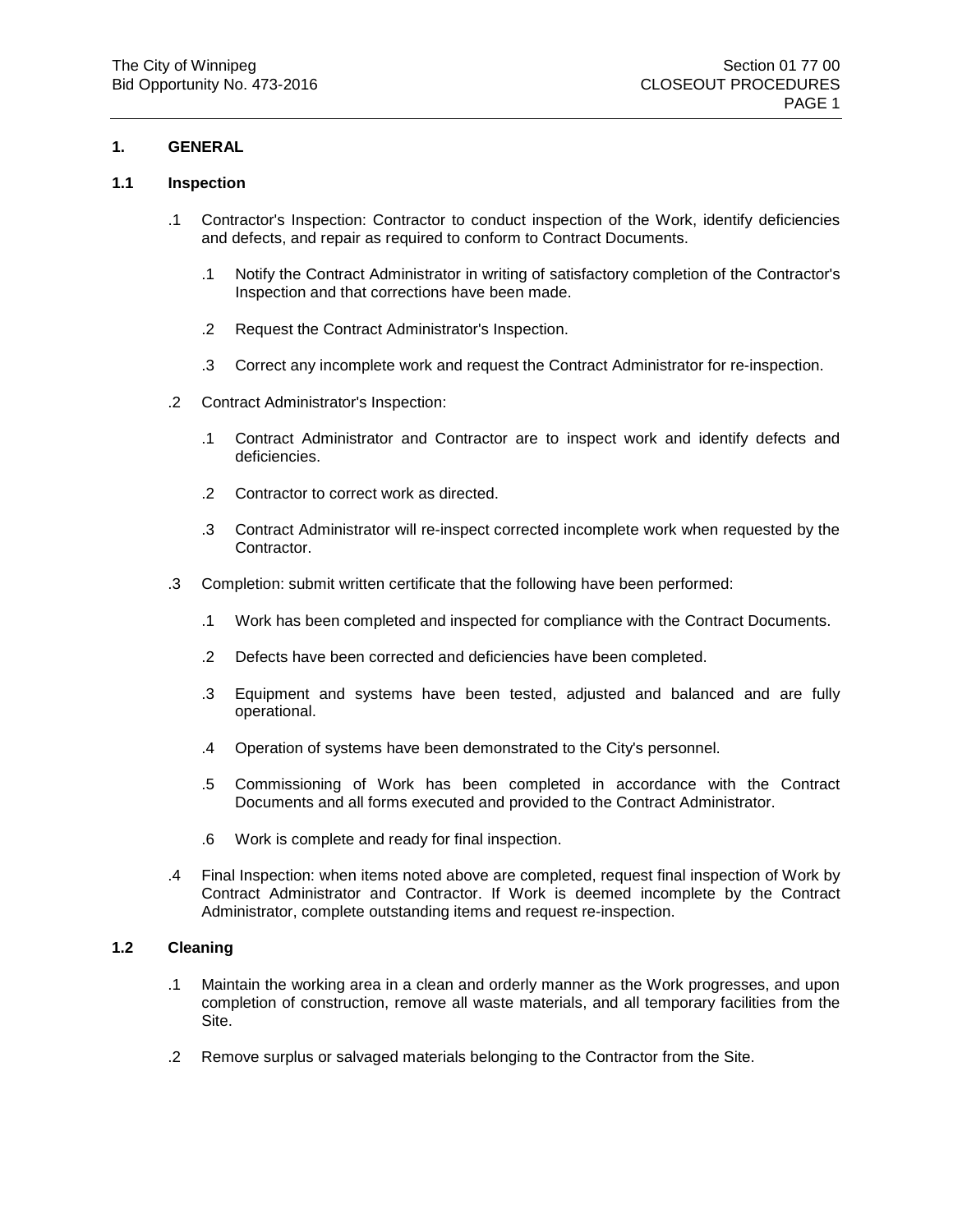- .3 Vacuum clean interior building areas when ready for painting, and continue vacuuming as needed.
- .4 Remove grease, dust, dirt, stains, labels, finger prints and other foreign materials from sight on exposed interior and exterior finished surfaces, including glass and other polished surfaces.
- .5 Clean lighting reflectors, lenses and other lighting surfaces.
- .6 Broom clean paved surfaces, rake clean other surfaces of ground.
- .7 Remove debris and surplus materials from roof areas and accessible concealed spaces.
- .8 Remove snow and ice from access to the building.

## **2. PRODUCTS (NOT USED)**

**3. EXECUTION (NOT USED)**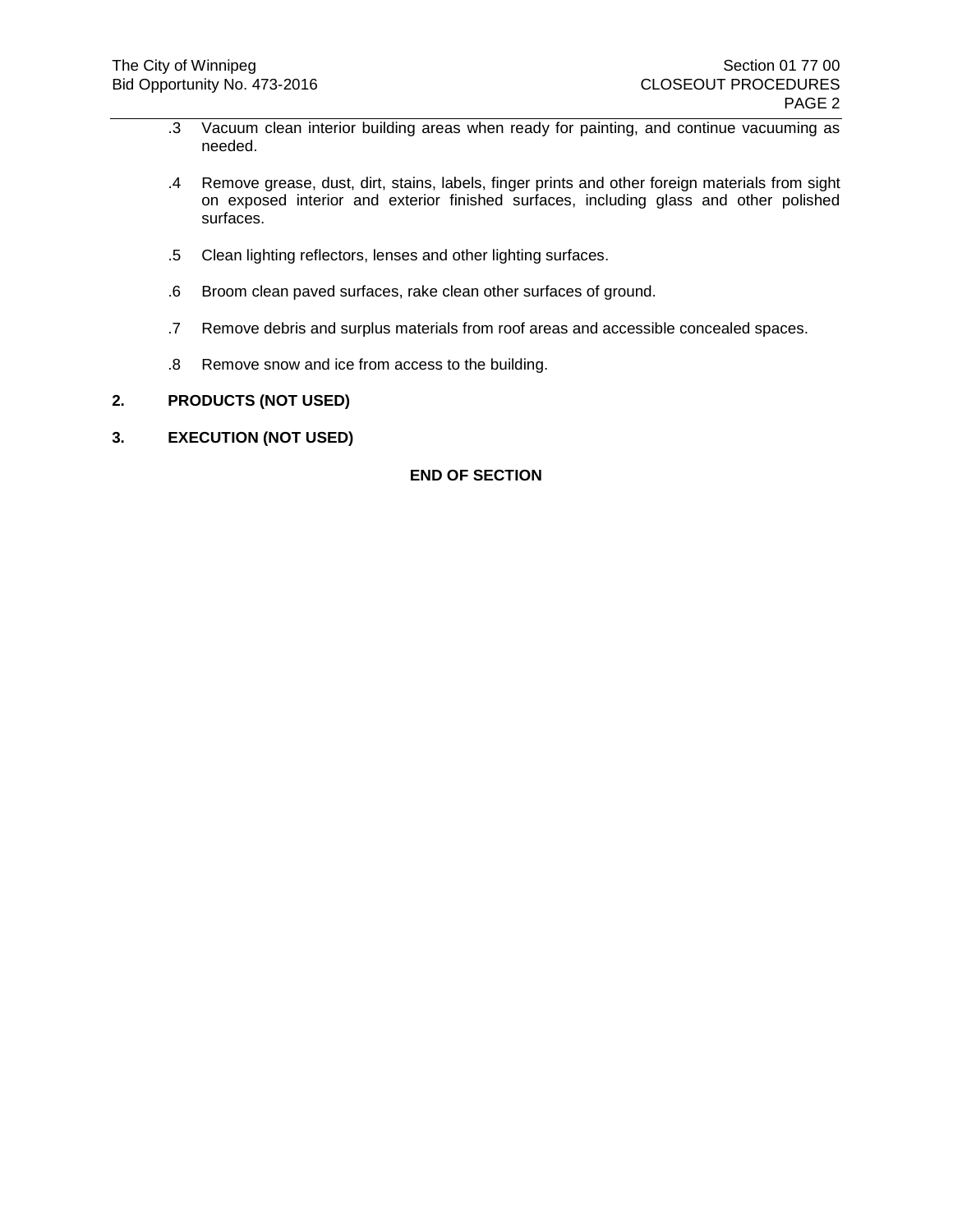## **1. GENERAL**

### **1.1 Submittals**

- .1 Submittals: in accordance with Section E4 Shop Drawings.
- .2 Prepare instructions and data using personnel experienced in the maintenance and operation of described products.
- .3 A Copy will be returned after final inspection with the Contract Administrator's comments.
- .4 Revise the content of the documents as required prior to final submittal.
- .5 Four (4) weeks prior to Substantial Performance of the Work, submit to the Contract Administrator six (6) final paper copies of the Operating and Maintenance (O&M) Manuals and one (1) electronic copy (PDF) in S.I. Units.
- .6 Ensure spare parts, maintenance materials and special tools provided are new, undamaged or defective, and of the same quality and manufacture as the products provided in Work.
- .7 Furnish evidence, if requested, for type, source and quality of the products provided.
- .8 Defective products will be rejected, regardless of previous inspections. Replace products at own expense.
- .9 Pay costs of transportation.

#### **1.2 Operation Manual**

- .1 Organize data as an instructional manual.
- .2 Provide 215 x 280 mm extension type catalogue binders bound with heavy weight bright blue fabric, hot stamped in silver lettering front and spine. Acropress, Cerlox or similar light weight or special hole binders are not acceptable.
- .3 When multiple binders are used, correlate the data into related consistent groupings. Identify contents of each binder on the spine.
- .4 Letter each binder as follows:
	- .1 Front Face
		- .1 Full identification of title of project
		- .2 Contract Administrator full identification title
		- .3 Design Consultants full identification title
		- .4 Contractor full identification title
		- .5 Sub Contractors full identification title
	- .2 Spine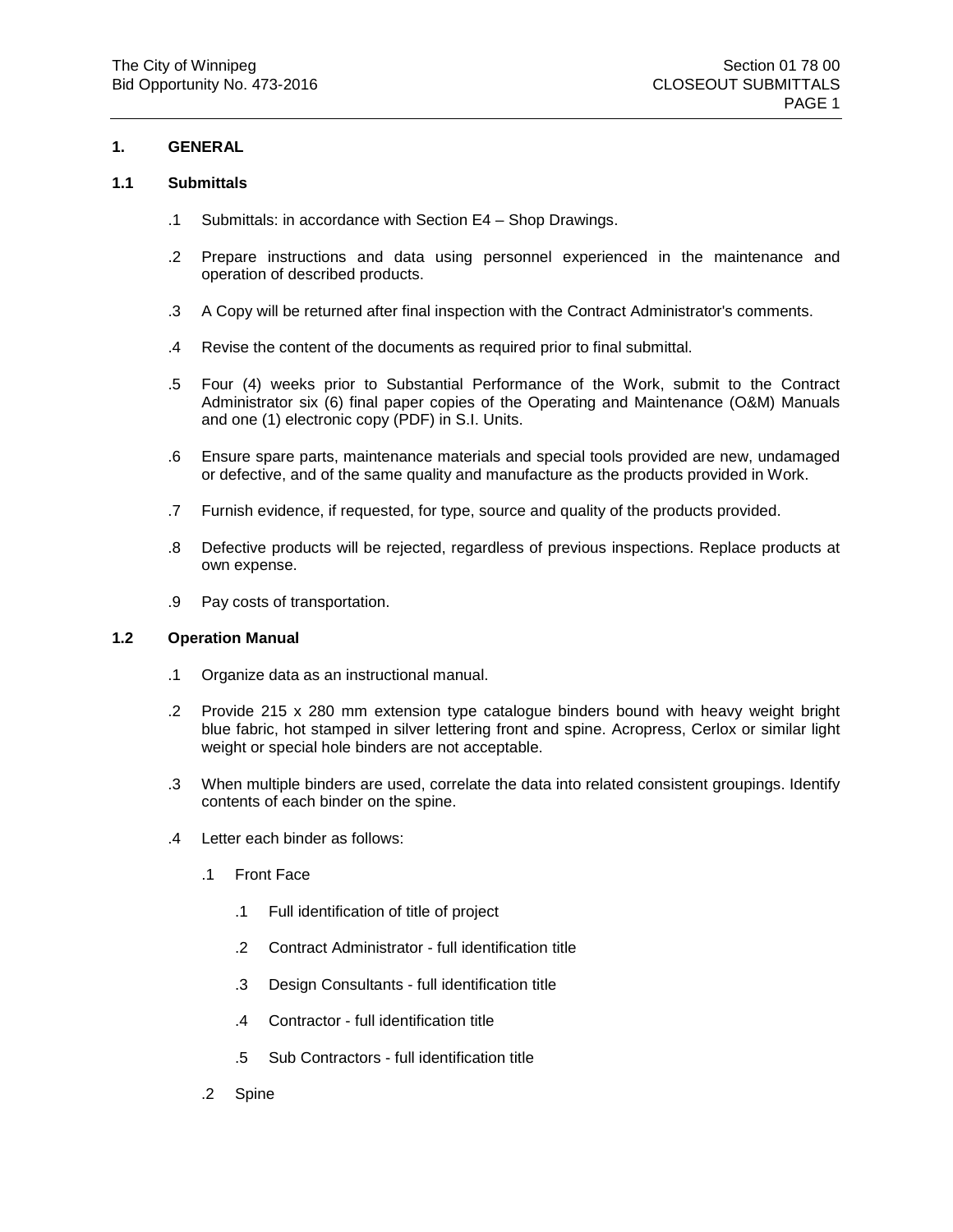- .1 Full identification of title of project
- .2 copy number
- .5 Arrange content by systems, under Section numbers and sequence of Table of Contents.
- .6 Arrange each individual binder as follows, using colored divider tabs which shall be laminated mylar plastic and which shall be colored according to section of the manual.
- .7 Each division of the manual i.e. mechanical, electrical, process equipment etc. shall be a complete manual and shall in general be in the following format with the divider tabs as noted:
	- .1 Tab 1.0 Title Page
		- .1 Project title
		- .2 City of Winnipeg
		- .3 Name, address, and telephone number for:
			- .1 Contract Administrator
			- .2 Contractor
			- .3 Sub-Contractor(s)
	- .2 Index of all divider tabs
		- .1 Project title
		- .2 Volume number
		- .3 Table of Contents broken out into three columns as follows:
			- .1 Item No.
			- .2 Specification reference No
			- .3 Description of item
	- .3 Tabs
	- .4 Tab Title Page
		- .1 Item description
		- .2 Manufacturer
		- .3 Agent name
		- .4 Agent Address
		- .5 Agent telephone number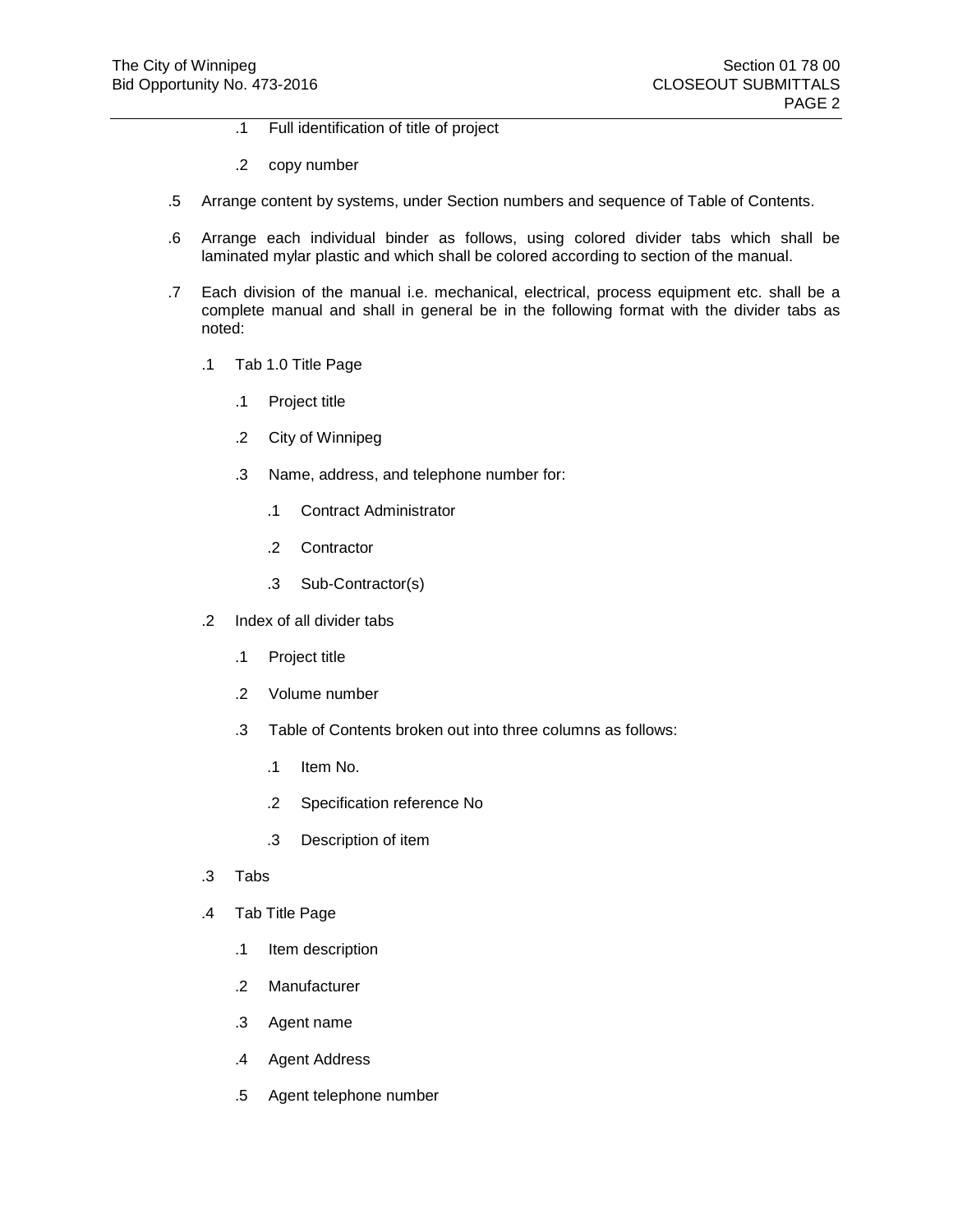- .6 Agent fax number
- .7 Item No.
- .8 Specification No.
- .9 General description
- .5 Tab Contents:
	- .1 Part number specific to the item provided
	- .2 Description specific to the item provided
	- .3 Product information specific to the item provided (Manufacturers data, shop drawings, bulletins)
	- .4 Operating procedures and instruction specific to the item provided
	- .5 Preventative maintenance program specific to the item provided
	- .6 Servicing schedules specific to the item provided
	- .7 Spare parts list specific to the item provided
	- .8 Start-up documentation and check sheets (if applicable)
	- .9 List of drawings

#### **1.3 Record Documents**

- .1 As specified in other sections of the Specification, the Contractor is required to prepare record drawings, to provide survey notes, to supply test results and other documentation. Such information shall be turned over to the Contract Administrator before Total Performance.
- .2 Maintain, in addition to the requirements in the Specifications, at Site for City one record copy of:
	- .1 Contract Drawings
	- .2 Specifications
	- .3 Addenda
	- .4 Change Orders and other modifications to Contract
	- .5 Reviewed Shop Drawings, product data, and samples
	- .6 Field test records
	- .7 Inspection certificates
	- .8 Manufacturer's certificates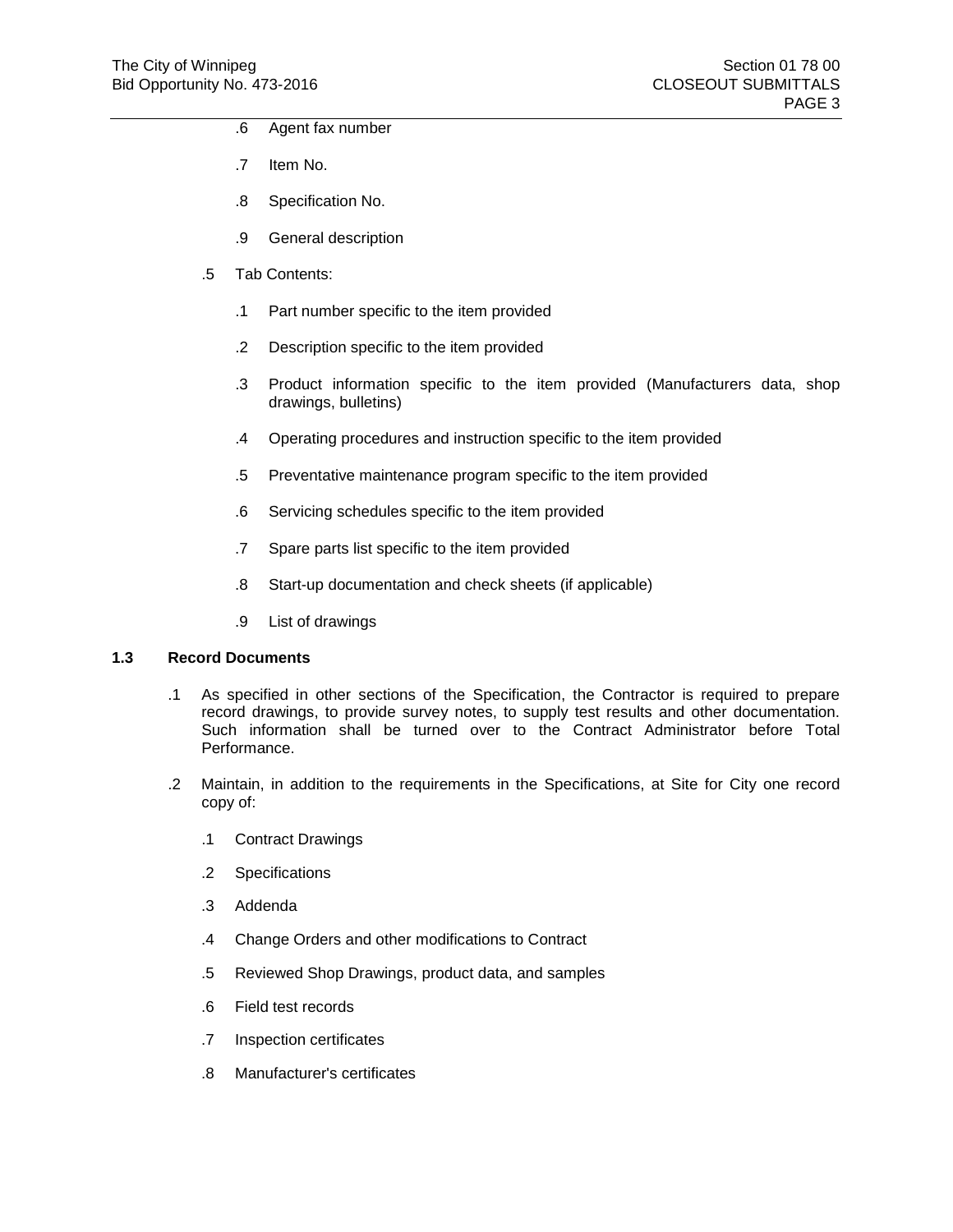- .3 Store record documents and samples in the field office apart from documents used for construction. Provide files, racks, and secure storage.
- .4 Label record documents and file in accordance with Section number listings in the List of Contents of this Project Manual. Label each document "PROJECT RECORD" in neat, large, printed letters.
- .5 Maintain record documents in clean, dry and legible condition. Do not use record documents for construction purposes.
- .6 Keep record documents and samples available for inspection by the Contract Administrator.

#### **1.4 Recording Actual Site Conditions**

- .1 Record information on set of black line opaque drawings, provided by the Contract Administrator.
- .2 Provide felt tip marking pens, maintaining separate colours for each major system, for recording information.
- .3 Record information concurrently with the construction progress. Do not conceal Work until required information is recorded.
- .4 Contract Drawings and Shop Drawings: mark each item to record actual construction, including:
	- .1 Measured depths of elements of foundation in relation to finish first floor datum
	- .2 Measured horizontal and vertical locations of underground utilities and appurtenances, referenced to permanent surface improvements.
	- .3 Measured locations of internal utilities and appurtenances, referenced to visible and accessible features of construction.
	- .4 Field changes of dimension and detail.
	- .5 Changes made by change orders.
	- .6 Details not on original Contract Drawings.
	- .7 References to related Shop Drawings and modifications.
- .5 Specifications: mark each item to record actual construction, including:
	- .1 Manufacturer, trade name, and catalogue number of each product actually installed, particularly optional items and substitute items.
	- .2 Changes made by Addenda and change orders.
- .6 Other Documents: maintain manufacturer's certifications, inspection certifications, and field test records as required by individual Specifications Sections.

#### **1.5 Equipment and Systems**

.1 Each Item of Equipment and Each System: include the description of the unit or system, and component parts. Give function, normal operation characteristics, and limiting conditions.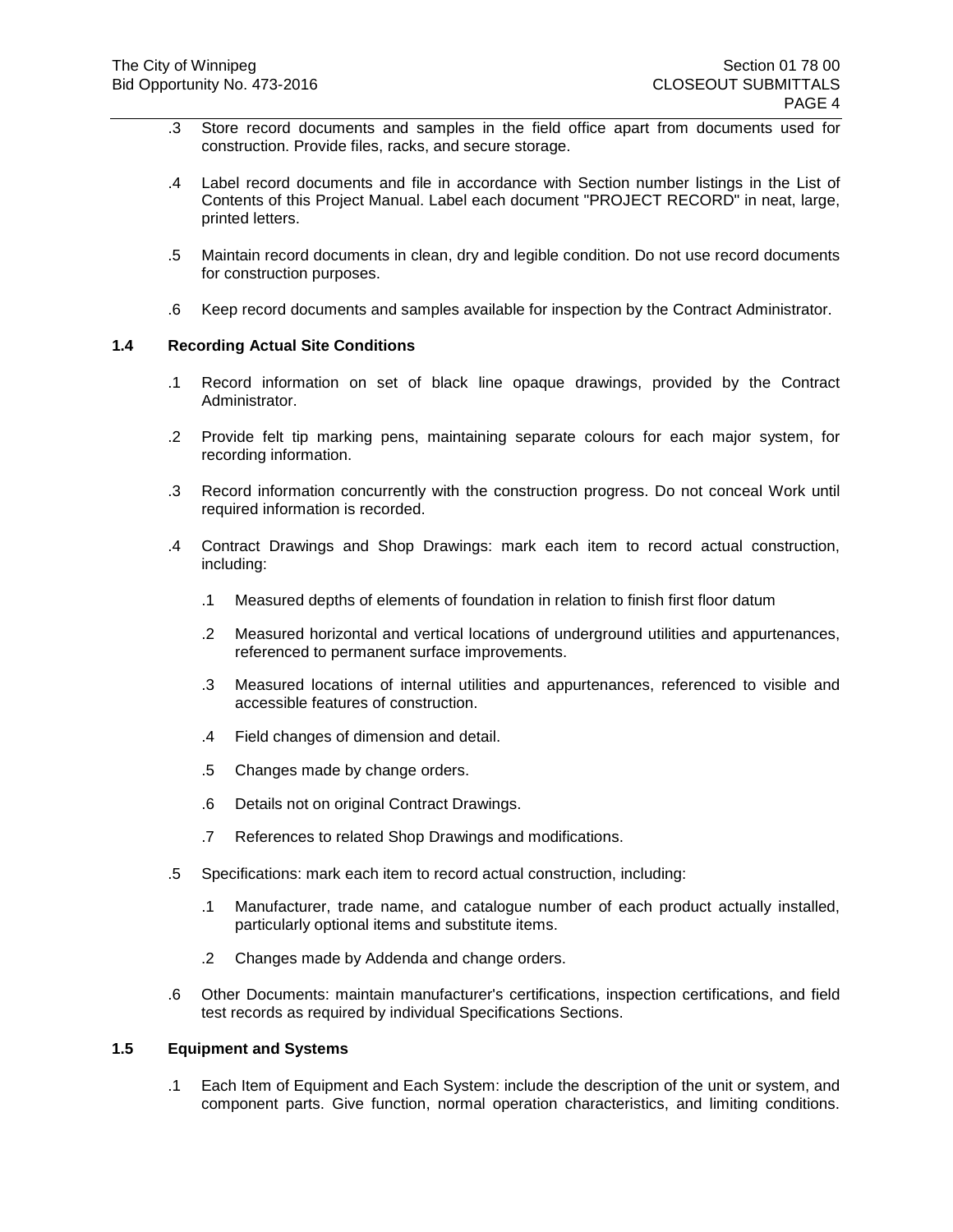Include performance curves, with engineering data and tests, and complete nomenclature and commercial number of replaceable parts.

- .2 Panel board circuit directories: provide electrical service characteristics, controls, and communications.
- .3 Include installed colour coded wiring diagrams.
- .4 Operating Procedures: include start-up, break-in, and routine normal operating instructions and sequences. Include regulation, control, stopping, shut-down, and emergency instructions. Include summer, winter, and any special operating instructions.
- .5 Maintenance Requirements: include routine procedures and guide for trouble-shooting; disassembly, repair, and reassembly instructions; and alignment, adjusting, balancing, and checking instructions.
- .6 Provide a servicing and lubrication schedule, and a list of lubricants required.
- .7 Include Manufacturer's printed O&M instructions.
- .8 Include the sequence of operation by the controls Manufacturer.
- .9 Provide original Manufacturer's parts list, illustrations, assembly drawings, and diagrams required for maintenance.
- .10 Provide installed control diagrams by the controls Manufacturer.
- .11 Provide the Contractor's co-ordination drawings, with installed colour coded piping diagrams.
- .12 Provide charts of valve tag numbers, with the location and function of each valve, keyed to flow and control diagrams.
- .13 Provide a list of original Manufacturer's spare parts, current prices, and recommended quantities to be maintained in storage.
- .14 Include test and balancing reports.
- .15 Additional requirements: as specified in individual Specification Sections.

#### **1.6 Materials and Finishes**

- .1 Building Products, Applied Materials, and Finishes: include product data, with catalogue number, size, composition, and colour and texture designations. Provide information for re-ordering custom manufactured products.
- .2 Instructions for cleaning agents and methods, precautions against detrimental agents and methods, and recommended schedule for cleaning and maintenance.
- .3 Moisture-Protection and Weather-Exposed Products: include the Manufacturer's recommendations for cleaning agents and methods, precautions against detrimental agents and methods, and recommended schedule for cleaning and maintenance.
- .4 Additional Requirements: as specified in individual Specifications Sections.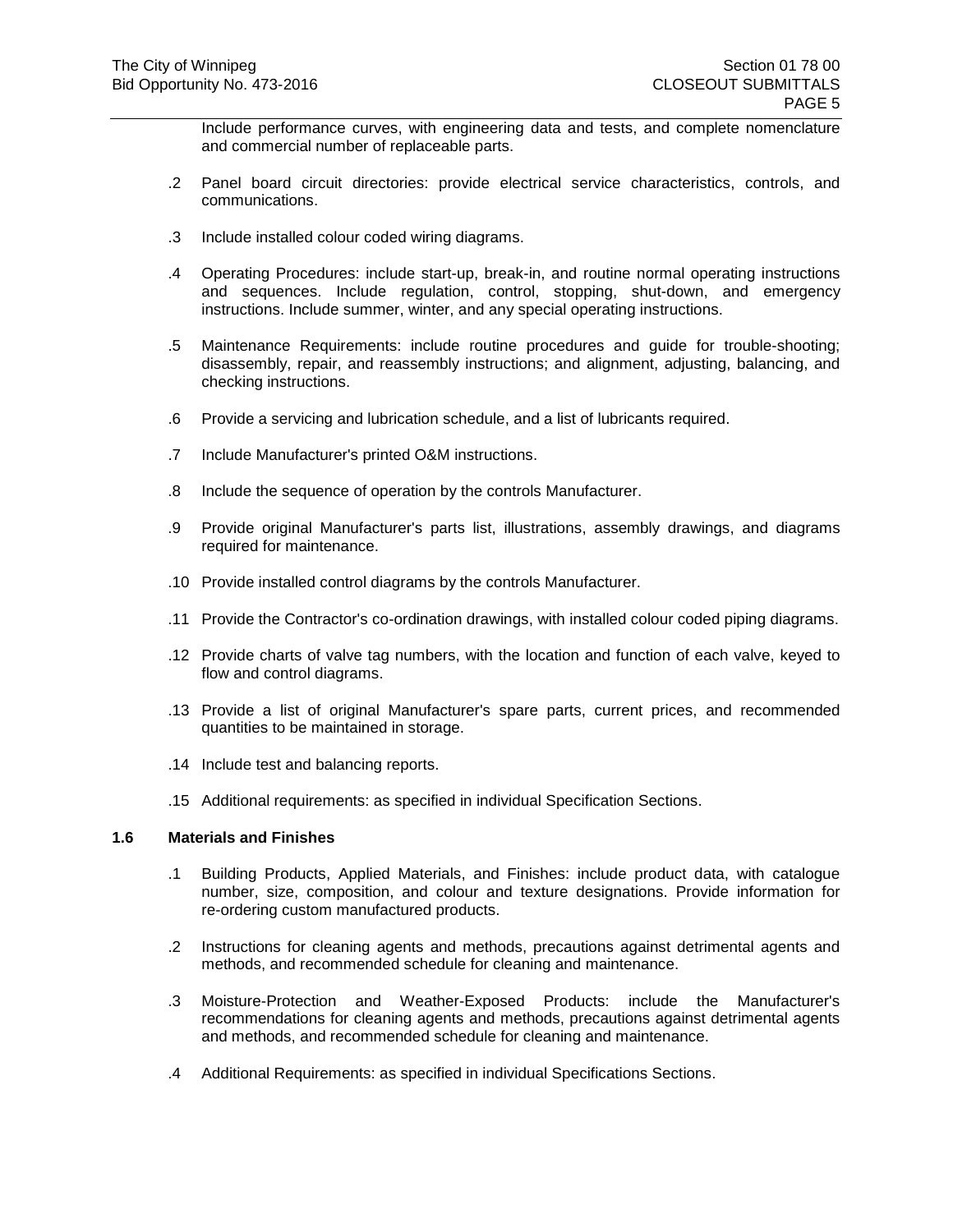#### **1.7 Spare Parts**

- .1 Provide spare parts, in quantities specified in individual Specification Sections.
- .2 Provide items of the same manufacture and quality as items in the Work.
- .3 Deliver to site; place and store.
- .4 Receive and catalogue items. Submit inventory listing to the Contract Administrator. Include approved listings in O&M Manual.
- .5 Obtain receipt for delivered products and submit prior to final payment.

#### **1.8 Maintenance Materials**

- .1 Provide maintenance and extra materials, in quantities specified in the individual Specification Sections.
- .2 Provide items of the same manufacture and quality as items in the Work.
- .3 Deliver to site; place and store.
- .4 Receive and catalogue items. Submit inventory listing to the Contract Administrator. Include approved listings in the O&M Manual.
- .5 Obtain receipt for delivered products and submit prior to final payment.

#### **1.9 Special Tools**

- .1 Provide special tools, in quantities specified in individual Specification Section.
- .2 Provide items with tags identifying their associated function and equipment.
- .3 Deliver to site; place and store.
- .4 Receive and catalogue items. Submit inventory listing to the Contract Administrator. Include approved listings in the O&M Manual.

## **1.10 Storage, Handling and Protection**

- .1 Store spare parts, maintenance materials, and special tools in manner to prevent damage or deterioration.
- .2 Store in original and undamaged condition with manufacturer's seal and labels intact.
- .3 Store components subject to damage from weather in weatherproof enclosures.
- .4 Store paints and freezable materials in a heated and ventilated room.
- .5 Remove and replace damaged products at own expense and to satisfaction of Contract Administrator.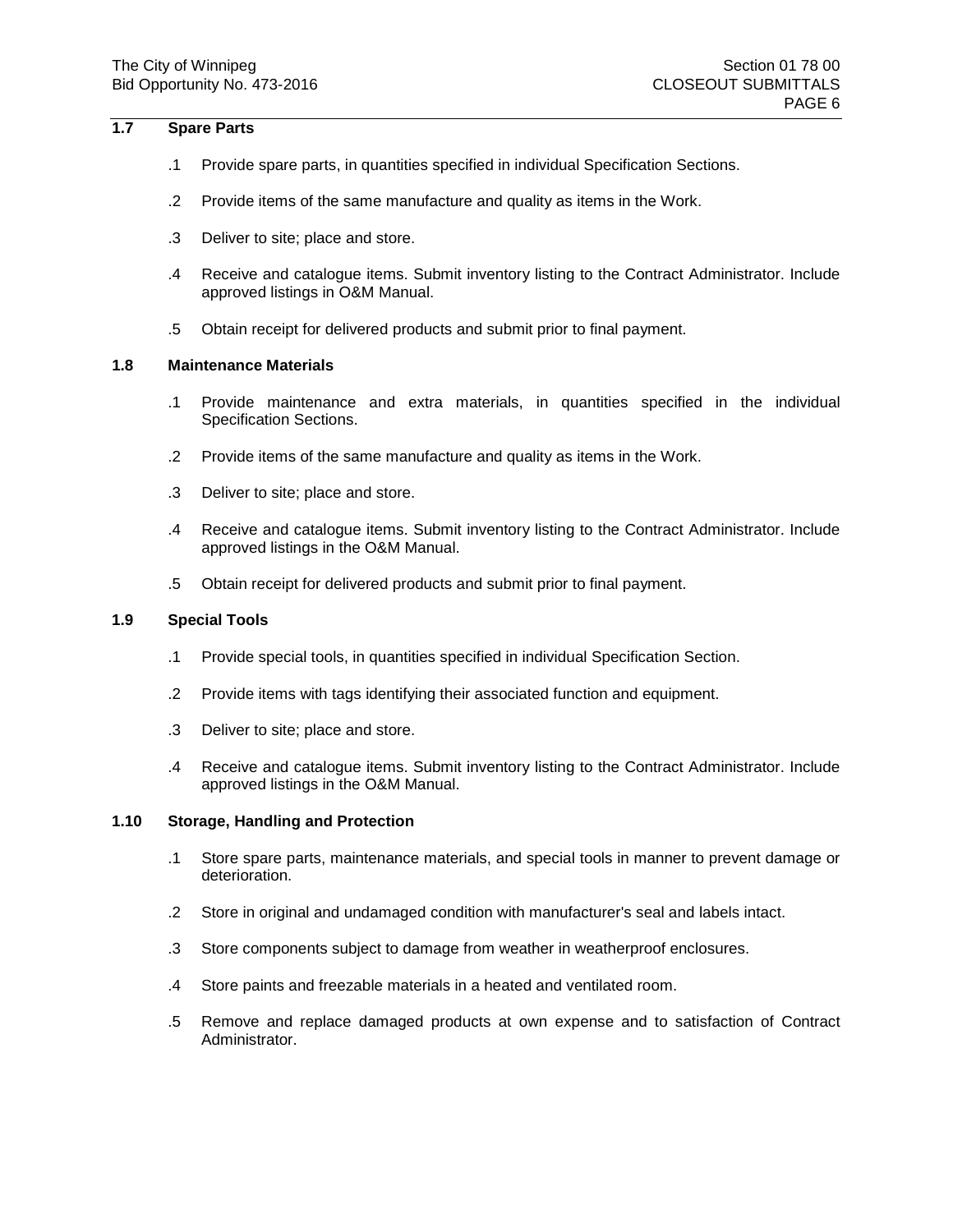## **1.11 Warranties and Bonds**

- .1 Submit warranty information made available during the construction phase, to Contract Administrator for approval prior to each monthly pay estimate.
- .2 Conduct 12 month warranty inspection, measured from time of acceptance, by Contract Administrator.
- .3 Respond in timely manner to oral or written notification of required construction warranty repair work.
- **2. PRODUCTS (NOT USED)**
- **3. EXECUTION (NOT USED)**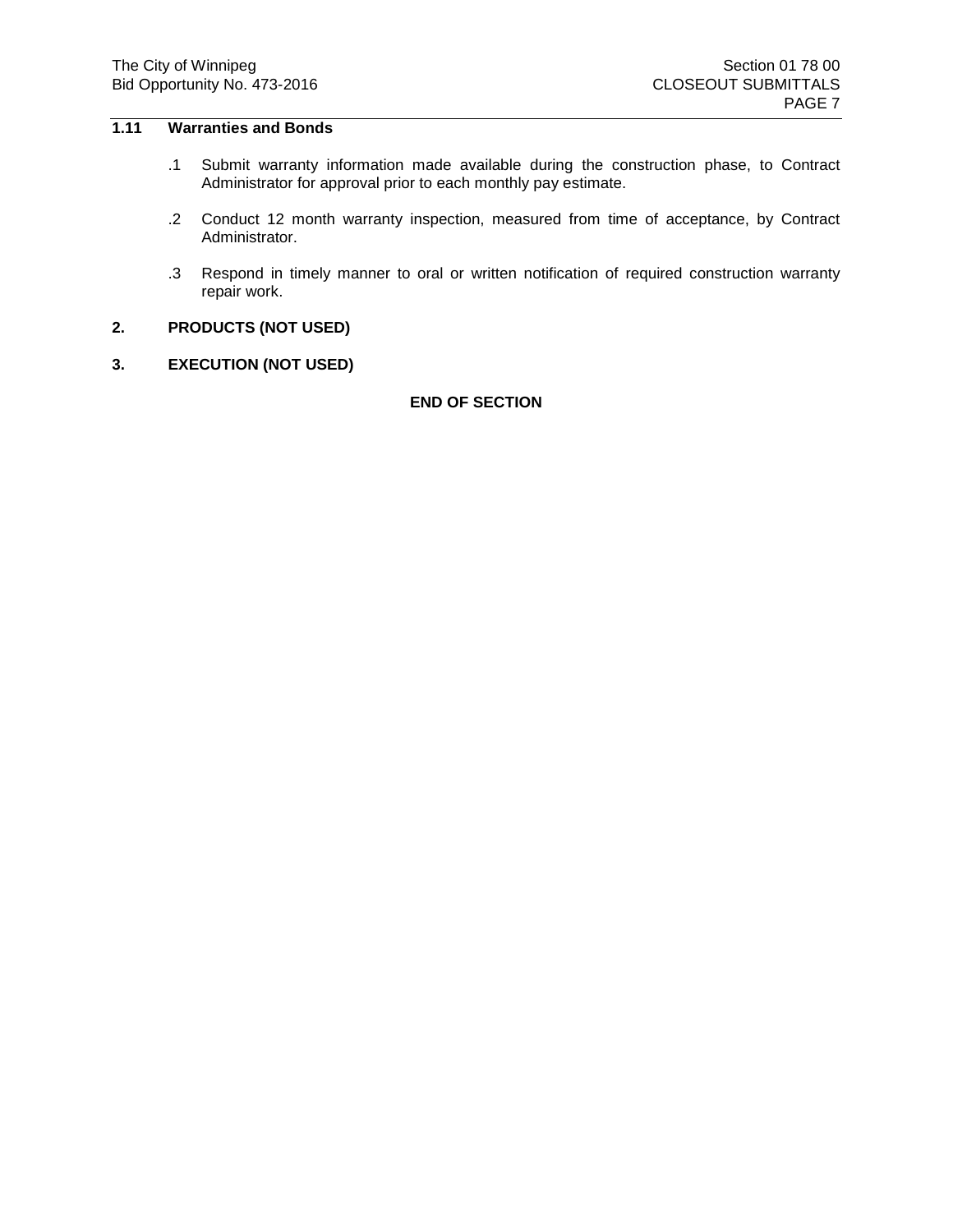## **1. GENERAL**

### **1.1 General**

- .1 This Specification covers all operations relating to the commissioning of the Pumping Station.
- .2 The Work to be done by the Contractor under this Specification shall include the furnishing of all superintendence, overhead, labour, materials, equipment, tools, supplies, and all things necessary for and incidental to the satisfactory performance and completion of all Works as hereinafter specified.
- .3 Commissioning is a planned program of systematic tests, procedures and checks carried out on individual and integrated systems after they have been completely installed and verified as functional and Contractor's Performance Verification responsibilities have been completed and approved.
- .4 Objectives:
	- .1 Verify installed equipment, systems and integrated systems operate in accordance with the Contract Documents and design criteria and intent.
	- .2 Ensure appropriate documentation is compiled and included in the O&M manuals.
	- .3 Train City's staff.
- .5 The Contractor shall provide, commission, and turn over to the City a complete operating Pumping Station and associated Works.
- .6 For commissioning purposes the term Pumping Station shall mean the Work of this Contract entirely.
- .7 Items in this portion of the Contract that require commissioning include, but are not limited to:
	- .1 Pumps, piping, monorail, valves
	- .2 Natural gas generator
	- .3 Control systems
	- .4 HVAC systems
- .8 Testing and commissioning shall normally proceed in the following steps:
	- .1 Hydrostatically test the wet well for concrete integrity.
	- .2 Test pump performance using draw-down testing.
	- .3 Commission the emergency generator.
	- .4 Commission all HVAC systems.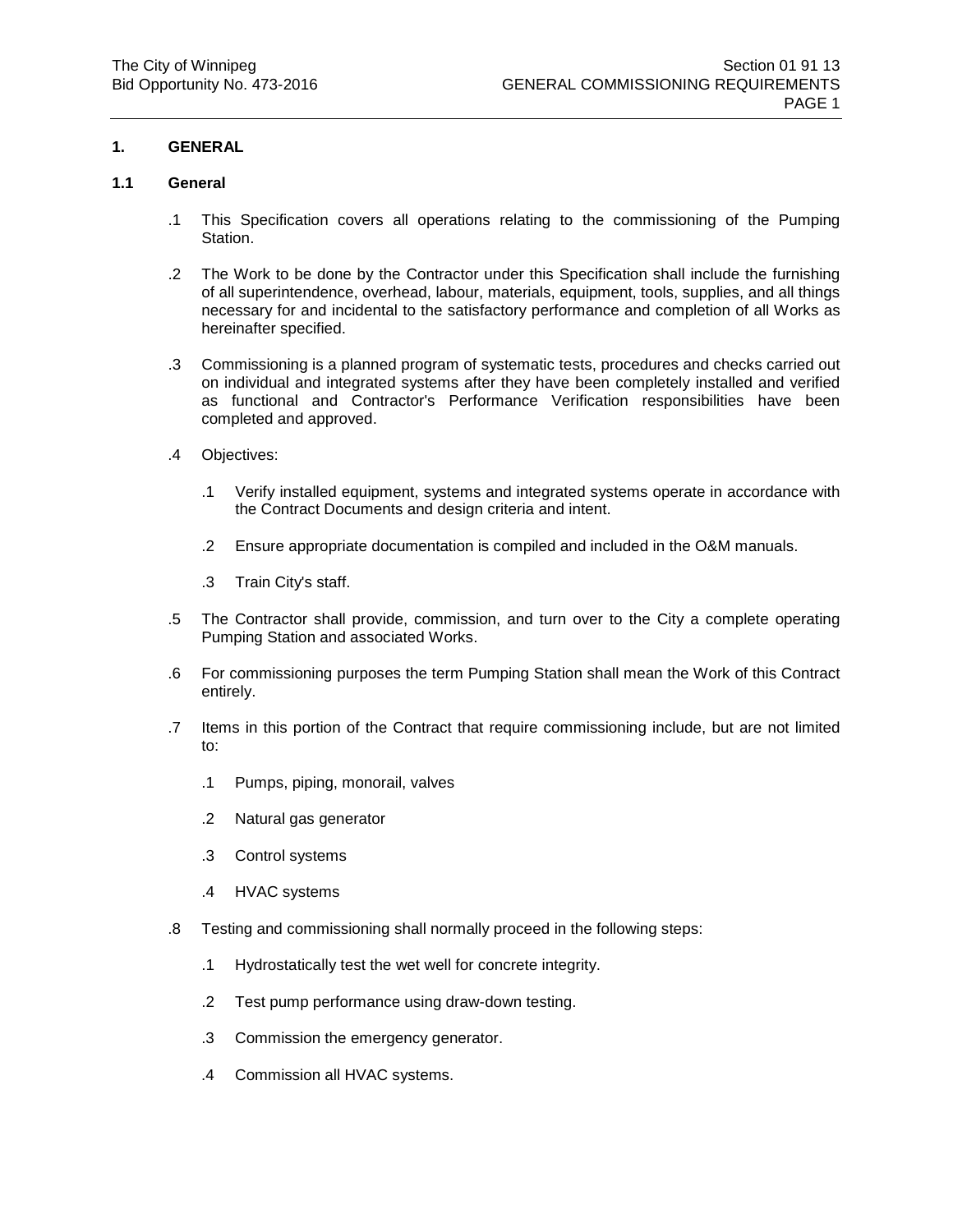- .5 Test all other individual items and items forming sub-systems, ready for operation.
- .6 Commission the Work of this Contract entirely.
- .7 Turn over the Work to the City.
- .9 Testing and commissioning shall be performed by the Contractor, in the presence of the Contract Administrator.
- .10 The Contractor shall inform all Subcontractors and Suppliers/Manufacturers of the requirements herein and include all costs for the following services in his Bid Price for the Work specified. Where a minimum amount of time is stated in the specifications for a Manufacturer's services, any additional time required to perform the specified services satisfactorily shall be at no additional cost to the City.
- .11 The Contractor is responsible for all chemicals, power, consumables during Commissioning, Performance Verification and Acceptance Testing.

#### **1.2 Preparation**

- .1 Establish a written detailed procedure and schedule and submit to the Contract Administrator at least 14 calendar days prior to the commencement of Commissioning. The commissioning plan shall include:
	- .1 Detailed schedule of events
	- .2 Method for introducing flow
	- .3 Planned attendance schedule for manufacturer's representatives
	- .4 Detailed procedures and order of events
	- .5 Drawings and sketches as required to illustrate the planned sequence of events
- .2 The commissioning plan shall be reviewed and agreed by the Contract Administrator/City prior to its implementation.
- .3 Follow the procedure and schedule unless otherwise agreed.
- .4 Inspect all material and product to ensure that the Work is complete, that Material and product are in place and secure, and that the recommendations of the Manufacturer/Supplier have been complied with.
- .5 Inspect and clean all pipe, equipment, and all electrical connections.

#### **1.3 Personnel**

- .1 A team comprised of personnel from the Contractor, Contractor's sub-trades and representatives from various equipment Suppliers/manufacturers will conduct the Work of commissioning.
- .2 The Contractor shall be responsible for overall co-ordination and direction of the Work with input/approval from the Contract Administrator and the City.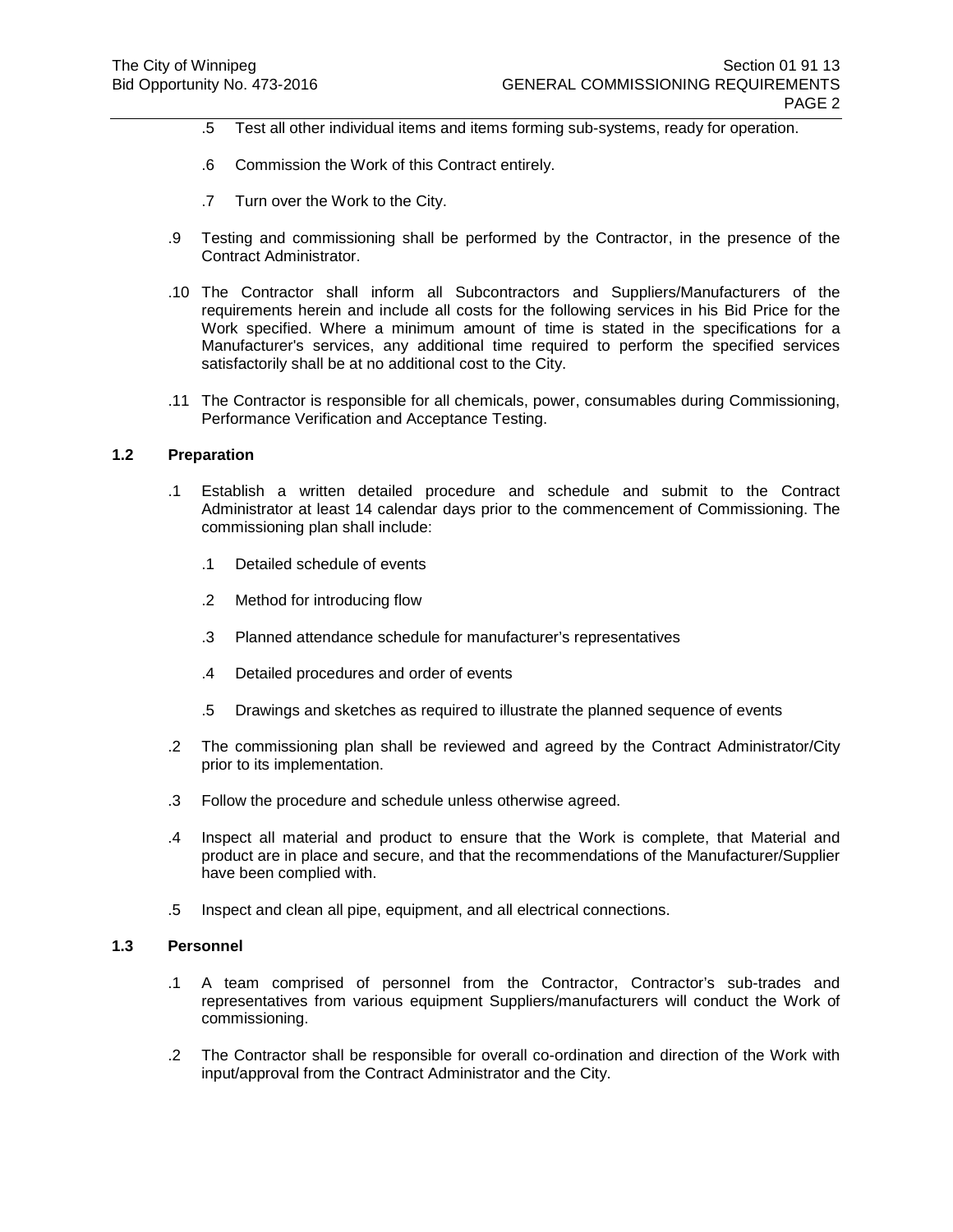- .3 Provide competent, experienced, factory trained technical personnel to supervise the installation, inspection, testing and commissioning of product supplied and installed under this Contract.
- .4 The Contractor shall provide and pay for all such personnel, regardless of the length of time required to commission the Work.
- .5 The Contractor shall provide personnel representing the appropriate trades, including control and instrumentation personnel during the commissioning. These personnel shall be skilled workmen, able to expedite any minor repairs, adjustments, etc. as are required to complete commissioning with as few delays as possible.

## **1.4 Testing Individual Equipment**

- .1 Every individual item of equipment shall be tested by itself and in combination with related items to ensure that the item and the subsystem are in perfect operating condition, comply with specified requirements and are ready for operation.
- .2 All testing, checking, calibration, adjustments, making of connections, setting, lubrication and other requirements shall be carried out and a brief report submitted to the Contract Administrator for each item tested individually.
- .3 Other sections of the Specifications may contain specific testing, cleaning, disinfecting, balancing and operation requirements that are to be followed in conjunction with this Section.
- .4 Inspection and testing shall include, but shall not be limited to:
	- .1 soundness without damaged parts,
	- .2 completeness in all details as specified,
	- .3 correctness of setting, alignment and arrangements of parts,
	- .4 adequacy and correctness of packing, sealing and lubrication.
- .5 Contactor assumes liabilities and cots for inspections. Including disassembly and reassembly after approval, starting, testing and adjusting, including supply of testing equipment.

## **1.5 Controls**

- .1 All controls which are the responsibility of the Contractor shall be installed and tested prior to commissioning.
- .2 The Contract Administrator shall arrange for the simulation of the control sequences or shall allow for the operation of the system without the features included in the Work of others. Every effort shall be made to ensure that the commissioning period provides for the full and comprehensive operation of the equipment under all anticipated normal and adverse operating conditions.

## **1.6 Commissioning**

.1 Commissioning shall include the Contractor's operation of the facilities as a complete system for one (1) calendar day, followed by the City's staff operating the facilities under the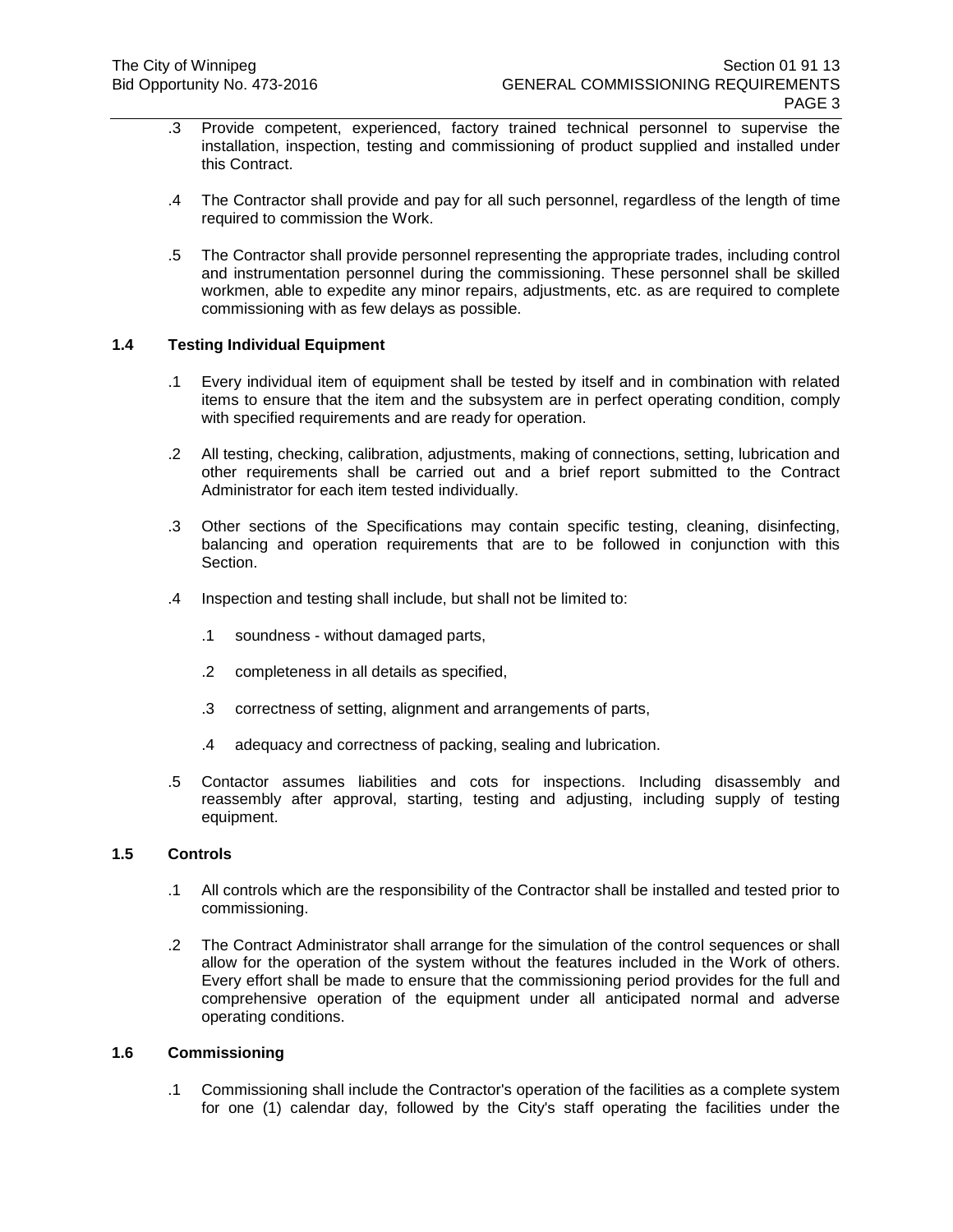guidance of the Contractor for one (1) additional calendar day. These are minimum times based upon demonstration of satisfactory operation.

- .2 During the Commissioning period the Contractor shall appoint one qualified person to lead the commissioning group of Contractor's personnel, Subcontractor's personnel and manufacturer's / supplier's representatives.
- .3 Operation of any part of an existing system shall be performed by the City only.
- .4 The Contract Administrator may order changes in procedure, operation methods or may take whatever actions are necessary to ensure correct commissioning.
- .5 During the Commissioning period, the Contractor shall demonstrate that the operation of the facility as a whole, as well as all components, is correct and in accordance with the Contract requirements.
- .6 All components shall be demonstrated over the entire range of operation specified, including variations in flow, pressures, speeds and controls.
- .7 All malfunctions, alarms, safety devices, interlocks, and annunciation shall be demonstrated by simulation of malfunctions as necessary.
- .8 During the initial commissioning period, only the Contractor shall operate the systems installed in this Contract, and the City's personnel shall observe and receive operation instructions.
- .9 During the second period of the commissioning the City's personnel will operate the facility under the guidance and supervision of the Contractor. At the end of the commissioning period the City will assume complete responsibility for operation of the facility.

#### **1.7 Non-Conformance to Performance Verification Requirements**

- .1 Should equipment, system components, and associated controls be incorrectly installed or malfunction during commissioning, correct deficiencies, re-verify equipment and components within the non-functional system, including related systems as deemed required by Contract Administrator, to ensure effective performance.
- .2 Costs for corrective work, additional tests, inspections, to determine acceptability and proper performance of such items to be borne by the Contractor. Above cost to be in form of progress payment reductions or hold-back assessments.

#### **1.8 Completion of Commissioning**

- .1 Upon completion of commissioning leave system in normal operating mode.
- .2 Complete Form 104 Certificate of Satisfactory Commissioning for each equipment, controls, instrument and sub-system.
- .3 Commissioning to be considered complete when Contract commissioning deliverables including Form 104 have been submitted and accepted by Contract Administrator.
- .4 When changes are made to baseline components or system settings established during commissioning process, provide updated commissioning form for affected item.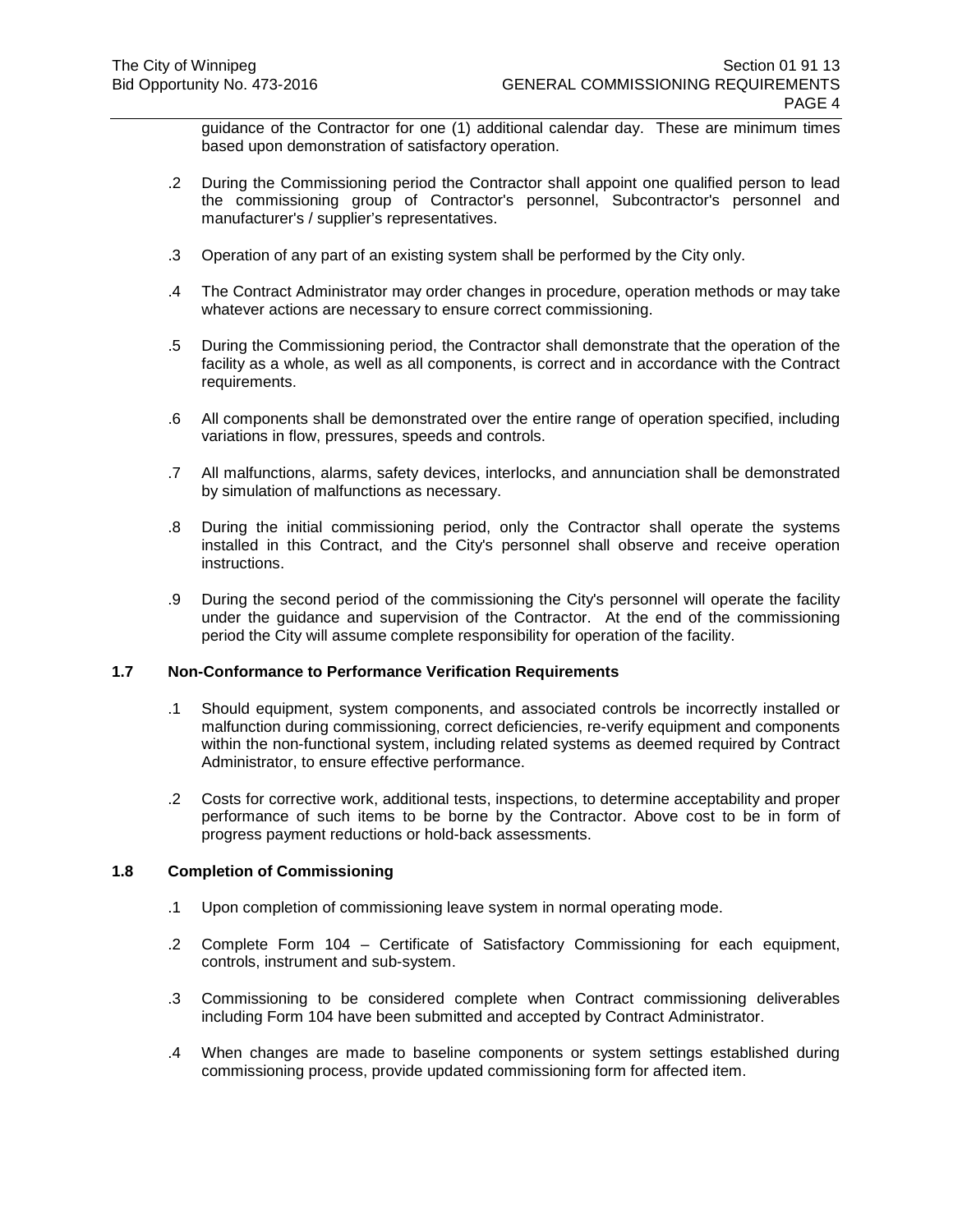#### **2. PRODUCTS (NOT USED)**

#### **3. EXECUTION**

#### **3.1 Installation Assistance and Inspections**

- .1 The Contractor shall coordinate with the suppliers for the provision of the supplier services for all equipment specified herein. The Contractor shall coordinate and expedite the provision of these field services for the pump, gen-set, MCC and HVAC equipment and include all the related costs in the Bid Submission.
- .2 The Contractor shall ensure that skilled servicemen from the suppliers of equipment have instructed the Contractor in the proper installation of the equipment and that the Contractor has obtained and understands all necessary written installation instructions.
- .3 Toward the end of the installation period, after informing the Contract Administrator, notify the supplier to send his skilled servicemen to check over the completed installation of equipment specified. The servicemen shall make a detailed check of the installation including alignment, belt tension, bolt tensions, running clearances, lubrication and workmanship and all other items as required to ensure proper operation of the equipment. Promptly remedy any defects to the satisfaction of the supplier's skilled servicemen. The equipment shall then be run and tested in the presence of the serviceman, the Contractor and the Contract Administrator.
- .4 The supplier's skilled serviceman shall then certify that the installation is satisfactory.

## **3.2 Start Up Assistance**

- .1 Notify the Contract Administrator fourteen (14) calendar days ahead of the date when startup is to take place. Have the supplier send a skilled serviceman to the Site. The visit to Site may be concurrent with the check of satisfactory installation if mutually agreed by the supplier, the Contractor and the Contract Administrator.
- .2 On his start-up visit the supplier's skilled serviceman shall make all necessary checks to equipment and if necessary advise the Contractor as to any further checking, flushing or cleaning required prior to confirming that the equipment is ready to run.
- .3 The Contractor and the supplier's skilled representative shall then operate the equipment for at least four (4) hours to demonstrate to themselves the operation of the equipment and controls and shall take all necessary remedial steps to ensure satisfactory operation.
- .4 The Contractor shall then notify the Contract Administrator of his readiness to demonstrate the operation of the equipment and the Contract Administrator shall arrange to promptly attend such demonstration together with the City's representative.
- .5 The Contractor and the serviceman shall then demonstrate to the Contract Administrator's satisfaction that the equipment is properly aligned, that there is no pipe stress, etc. The Contractor shall carry out such tests as required by the Contract Administrator. All pieces of equipment shall be tested in the presence of the Contract Administrator to ascertain that the equipment conforms with the Contract requirements (i.e. pump flow tests, power draw tests, emergency generator, instruments, HVAC and other electrical systems). The results of such tests shall be recorded by the Contractor on forms whose format has been agreed to by the Contract Administrator and the completed forms, signed by the Contractor, shall be given to the Contract Administrator. The Contractor shall arrange to provide all chemicals to demonstrate satisfactory operation.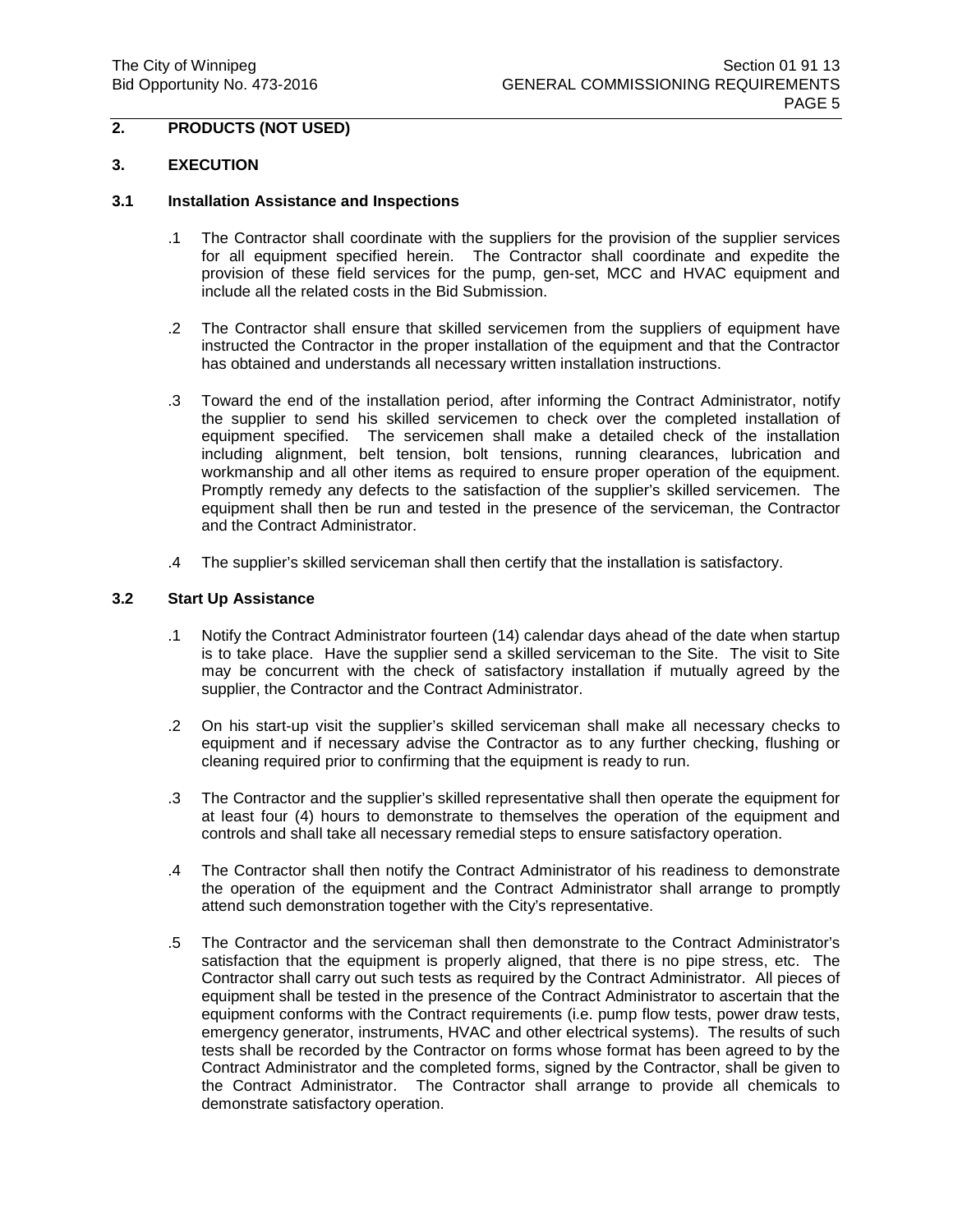.6 Should the demonstration reveal any defects then such shall be promptly rectified by the Contractor and the demonstration of the equipment repeated to the satisfaction of the Contract Administrator. Should such repeat demonstration require a second, or subsequent visit to the Site by the Contract Administrator and / or City's representative, then the additional costs incurred shall be paid for by the Contractor. Upon satisfactory completion of this demonstration the equipment shall then be commissioned as scheduled by the Contractor and approved by the Contract Administrator.

## **3.3 City's Operator Training**

- .1 Arrange with the Supplier of Contractor supplied equipment for the provision of a qualified Supplier's representative to provide training of the operations staff with respect to the operation and maintenance of the lift station equipment, as specified in these specifications.
- .2 The training sessions shall be in accordance with the respective equipment specifications. Training sessions shall be undertaken prior to successful completion of the commissioning activities for the specified Work.
- .3 Minimum number of days to be allowed for to meet the requirements of installation assistance, start-up assistance, commissioning and operator training. The Contractor may combine trips for installation, start-up assistance, commissioning, and operator training. Where full days are not required, partial days are acceptable.
	- .1 Pumps: Start-up 1 day, Training 1 day
	- .2 Electrical Instrumentation and Controls and HVAC: Start-up 1 day, Training 1 day
	- .3 Natural Gas Generator: Start-up 1/2 day, Training 1/2 day